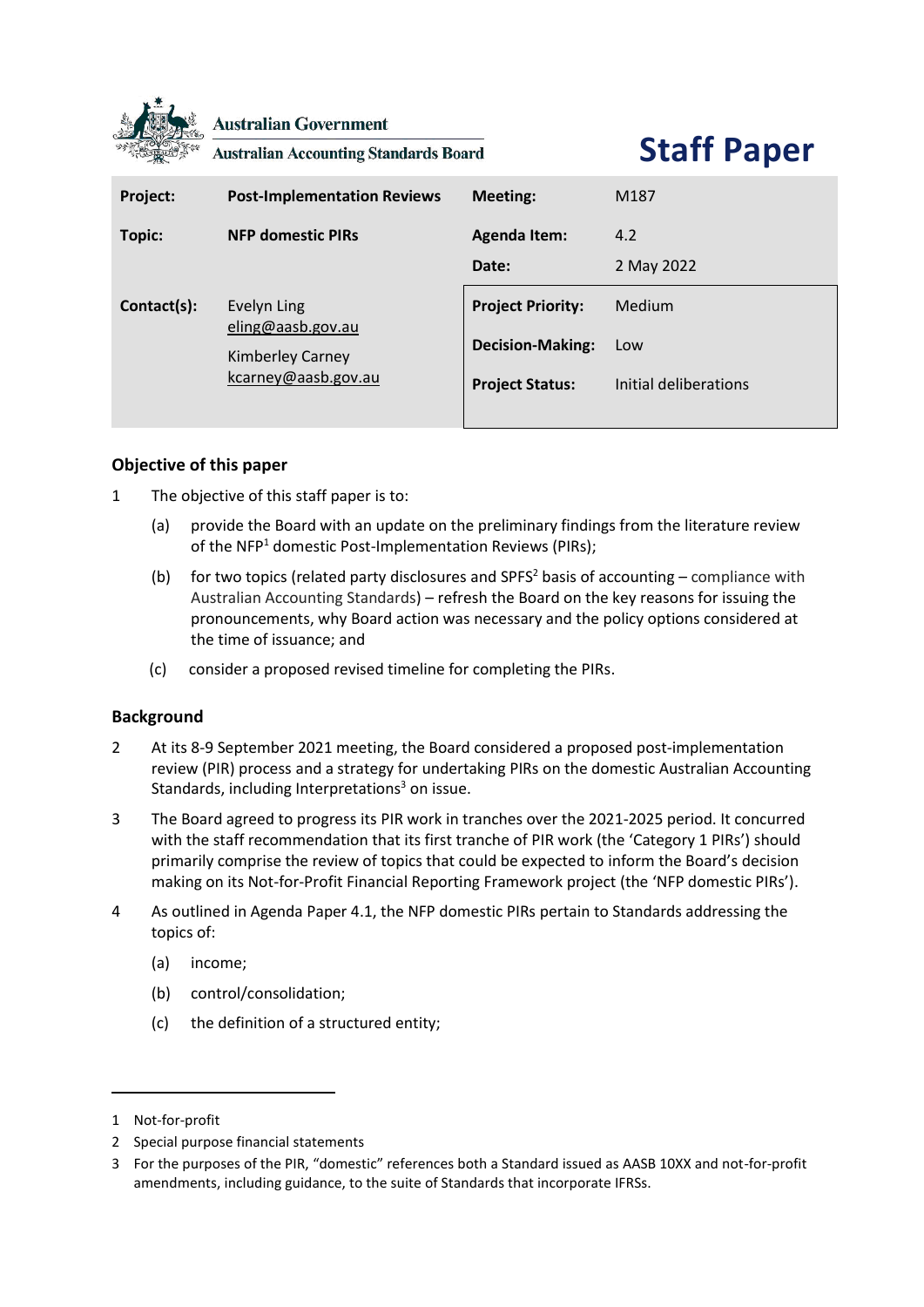- (d) related party disclosures; and
- (e) SPFS basis of accounting compliance with Australian Accounting Standards.
- 5 The focus of the remaining tranches and the progress of the overall PIR project is detailed in Agenda Paper 4.1.

## **Structure of this paper**

- 6 The remainder of this paper reports to Board the:
	- (a) preliminary findings from a literature review (paragraphs  $9 11$ );
	- (b) high-level overview of AASB 124 as amended by AASB 2015-6 (paragraphs [12](#page-1-2) [27\)](#page-3-0);
	- (c) high-level overview of AASB 2019-4 (paragraphs [28](#page-4-0) [36\)](#page-5-0);
	- (d) a revised project timeline (paragraph [37\)](#page-5-1); and
	- (e) next steps (paragraph [38\)](#page-7-0).
- 7 The high-level overview of the Standards describes:
	- (a) the Board's rationale for issuing the pronouncement;
	- (b) key requirements of the Standard;
	- (c) implementation issues staff have noted through discussions with stakeholders; and
	- (d) the Board's process in developing each Standard.
- 8 As reflected in the revised project timeline, the timing of certain activities within the NFP domestic PIRs has changed from that previously agreed with the Board at the September 2021 meeting. This is due to a refocus of work required to ensure the Board and staff have sufficient time to consider all issues adequately. The overall project remains on schedule for completion by the end of 2023 to comply with OBPR requirements.

## **Literature review – preliminary findings**

- <span id="page-1-0"></span>9 The *AASB Due Process Framework for Setting Standards* requires a review of any relevant research. Staff have performed a literature review on the topics considered as part of the NFP domestic PIRs (see paragraph [4\)](#page-0-0). Results were identified using a keyword search in Business Source Complete, Google Scholar, and other academic databases including the Social Science Research Network (SSRN) and Research Gate.
- 10 Our preliminary findings from the literature review indicate few published academic research papers that may be relevant to a PIR of the above-noted topics. This outcome is not unexpected, given the not-for-profit entity/public sector focus and the relatively recent application dates of several of the effecting pronouncements.
- <span id="page-1-1"></span>11 Staff will analyse the identified published academic research for relevance to this project and provide the Board with an update on its literature review findings at a future Board meeting. Staff also intend to research whether there has been other relevant non-academic research conducted, for example, surveys or feedback gathered from industry participants by the professional bodies.

## **High-level overview: Related Party Disclosures**

#### *Board's rationale for issuing related party disclosure requirements*

<span id="page-1-2"></span>12 The not-for-profit requirements for related party disclosures are set out in AASB 124, as amended by AASB 2015-6 *Amendments to Australian Accounting Standards – Extending Related Party Disclosures to Not-for-Profit Public Sector Entities*.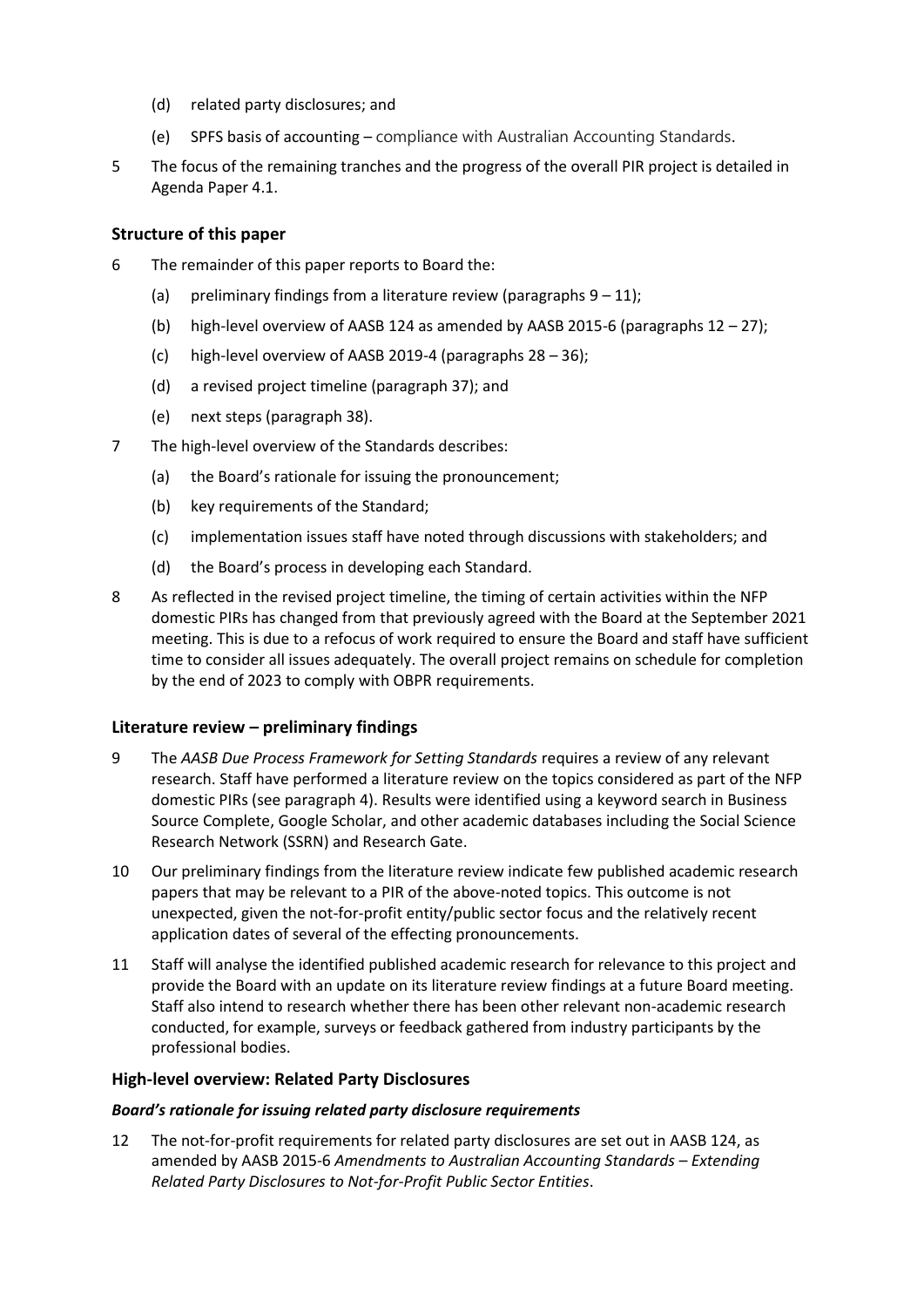- 13 AASB 124 has applied to not-for-profit private sector entities since its issue. However, mainly because of concerns about the practicability of its former version, given its breadth of application in the public sector, when transitioning to IFRS Standards, the AASB initially did not require a not-for-profit public sector entity to comply with the Standard.
- 14 Once IAS 24 *Related Party Disclosures* was revised in 2009 to partially exempt transactions between government-related entities of the same jurisdiction from disclosure, the AASB considered the Standard to provide a more appropriate basis for application by not-for-profit public sector entities. As a result, in furtherance of its policy of promulgating transactionneutral Standards to the extent feasible, the AASB undertook a project to amend AASB 124 to require not-for-profit public sector entities to apply the Standard. This effort was finalised through the issue of AASB 2015-6. AASB 2015-6 applied to annual periods beginning on or after 1 July 2016 and has been applied to at least five annual reporting periods.
- 15 AASB 2015-6 filled the perceived disclosure gap for public sector entities. It was the first time Australian Accounting Standards specified that information about a not-for-profit public sector entity's related parties should be included in its general purpose financial statements.

#### *Key requirements of the Standard*

- 16 AASB 124 requires the disclosure of related party relationships, transactions and outstanding balances, including commitments, in the financial statements of an entity. Its purpose is to provide users of financial statements with information that may affect assessments of the entity's operations, including assessments of the risks and opportunities facing the entity.
- 17 In general, AASB 124 does not require disclosure:
	- (a) to be made at a level that identifies the related party transactions and outstanding balances of any specified entity or person; or
	- (b) of the names of related persons or their controlled entities.

#### *Implementation issues*

- 18 Following the issue of AASB 2015-6, staff recall receiving feedback from constituents voicing concern about their entity's ability to obtain the information necessary to prepare the disclosures required by AASB 124. This information included:
	- (a) challenges in identifying a complete set of related parties;
	- (b) the completeness of representations made by related parties completing documentation about their engagements with the entity and the entity's ability to compel completion and return of such forms; and
	- (c) the extent of information that related parties were required to provide, in part because of the 'close family member' provisions of the Standard.
- 19 Staff also heard concerns raised about:
	- (a) data privacy; and
	- (b) the auditability of the related party disclosures.
- 20 In addition, some constituents queried the appropriateness and value of the requirements in relation to Indigenous Australian-focused or located public sector entities. The concerns stem from the apparent capture of a wide net of peoples and entities when considering the definition of a related party.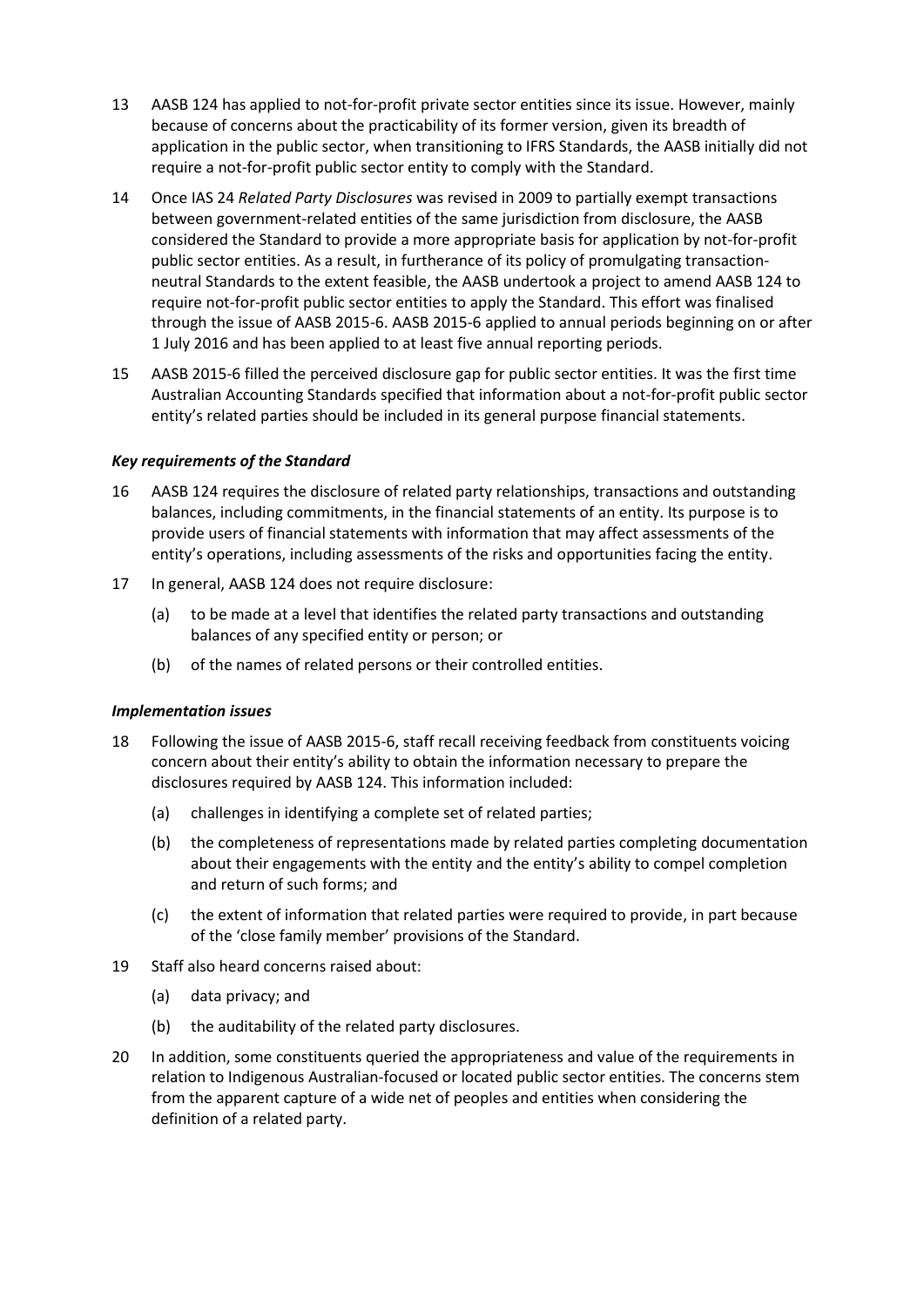21 At the time of writing this paper, staff are not aware of any other implementation issues with applying AASB 124 to public sector entities or not-for-profit private sector entities beyond concerns previously raised by constituents during the AASB 2015-6 due process.

#### *Process in developing AASB 2015-6*

- 22 The Board developed AASB 124 using IAS 24 as a starting point and in furtherance of its policy of promulgating transaction-neutral Standards to the extent feasible.
- 23 The Board determined that no changes were necessary to the IFRS Standard for application by not-for-profit public sector entities. However, in response to stakeholder feedback, the Board decided to develop extensive implementation guidance, including examples, as part of the Standard to assist application.

#### *The due process in developing AASB 2015-6*

- 24 The Board issued Exposure Draft ED 214 *Extending Related Party Disclosures to the Not-for-Profit Public Sector* in July 2011 and held public roundtables to identify concerns and implementation issues arising from the Board's proposals. The Board finalised AASB 2015-6 in March 2015.
- 25 The length of time the Board took to finalise the project resulted from competing priorities and resourcing limitations. The Board's deliberations on the key decisions were completed in 2012.

#### *Stakeholder concerns made during the development of AASB 2015-6*

- 26 The Board considered the following matters raised by stakeholders in finalising its proposals to extend AASB 124 to public sector not-for-profit entities. In the main, the issues raised by stakeholders relate to concern about how onerous applying AASB 124 might be, especially with regards to the disclosure of information about Ministers:
	- (a) whether the definition of 'key management personnel' needed to be amended for application by public sector not-for-profit entities;
	- (b) whether relief was necessary with respect to identifying the compensation of a Minister who is a member of the key management personnel of an entity, for disclosure in aggregate with other key management personnel of the entity;
	- (c) whether the partial relief accorded to transactions between the entity and governmentrelated entities needed to be extended to cover also related party transactions with Ministers or local government councillors;
	- (d) having regard to the potential considerable overlap between the related party disclosures for the general government sector (GGS) and whole of government financial statements, whether to exempt GGS entities from AASB 124;
	- (e) whether amendment is necessary to AASB 124 to provide a public sector perspective to the Standard; and
	- (f) whether to introduce additional disclosures (such as salary banding disclosures) for key management personnel in the public sector.
- <span id="page-3-0"></span>27 The Board decided that no amendment of AASB 124 was necessary to address the concerns above but developed Implementation Guidance that was intended to alleviate some of the stakeholder concerns about the breadth of coverage of the Standard.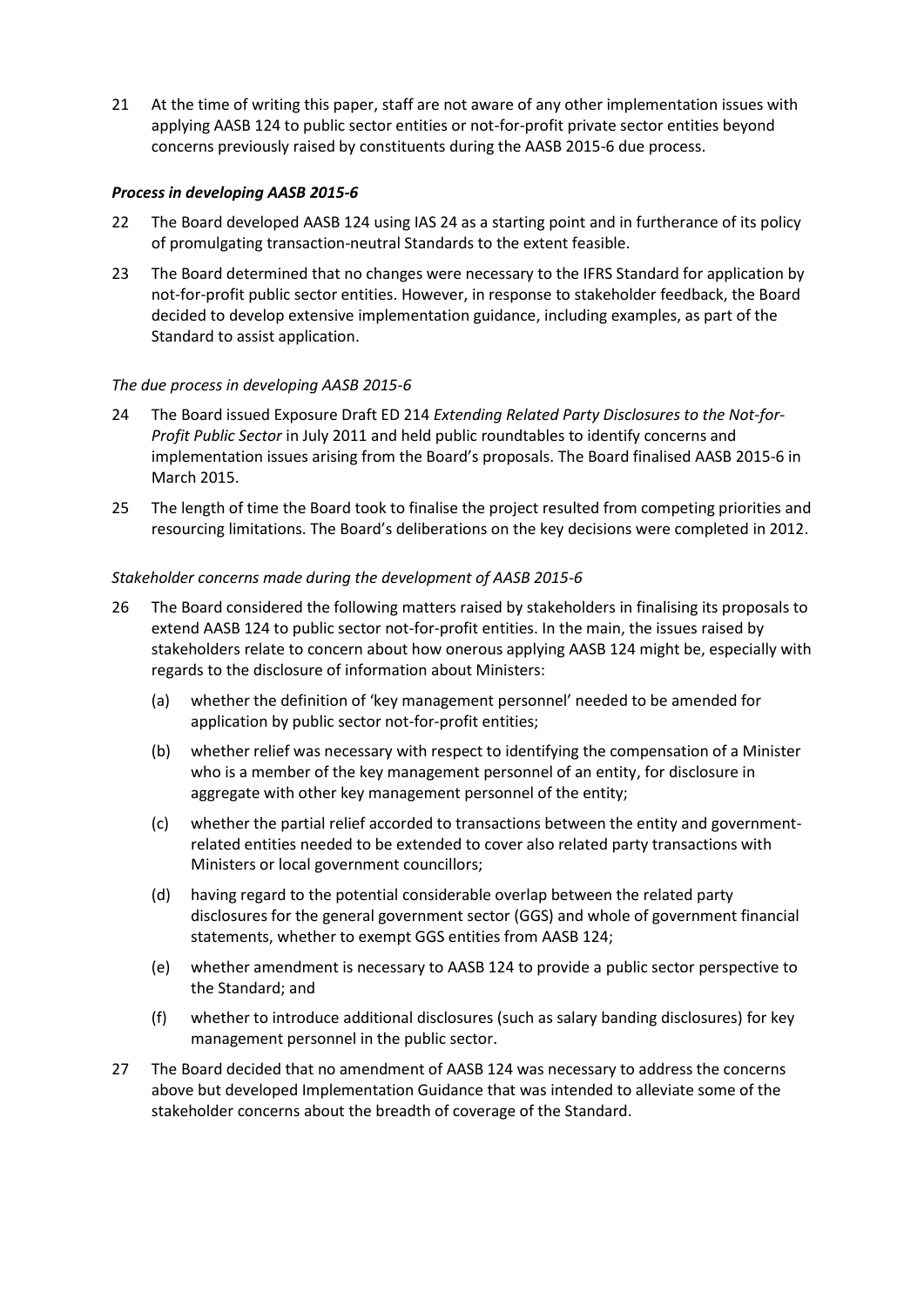## **High-level overview: SPFS basis of accounting – compliance with Australian Accounting Standards**

## *Board's rationale for issuing AASB 2019-4*

- <span id="page-4-0"></span>28 Requirements addressing the disclosure of the extent to which a not-for-profit private sector entity's SPFS complies with Australian Accounting Standards are set out in AASB 2019-4 *Amendments to Australian Accounting Standards – Disclosures in Special Purpose Financial Statements of Not-for-Profit Private Sector Entities on Compliance with Recognition and Measurement Requirements*.
- 29 Special purpose financial statements do not always comply with the recognition and measurement requirements, including consolidation and equity accounting requirements, in Australian Accounting Standards, nor do they always disclose that fact. The Board received feedback that, in practice, users of special purpose financial statements are not always able to demand any information they need (and nor do they necessarily know what information they need). Consequently, the Board considered that users of (some) special purpose financial statements should be provided with adequate information to confidently assess an entity's level of compliance with the recognition and measurement requirements in Australian Accounting Standards or be alerted to areas where this has not been assessed. This information is expected to better support users in identifying where they might need to seek additional information from the entity.
- 30 The Standard applies to annual periods ending on or after 30 June 2020 and will have been applied only to one or two annual reporting periods at the time of the PIR.

#### *Key requirements of the Standard*

- 31 AASB 2019-4 added requirements to AASB 1054 *Australian Additional Disclosures* to require not-for-profit private sector entities that are required to apply AASB 1054 and that are preparing special purpose financial statements to disclose information about those financial statements, including information about:
	- (a) the basis on which the decision to prepare special purpose financial statements was made;
	- (b) whether the entity has assessed whether its interests in other entities give rise to interests in subsidiaries, associates or joint ventures, and its reason for not consolidating or equity accounting such entities;
	- (c) the extent to which the entity's material accounting policies comply with the recognition and measurement requirements specified in Australian Accounting Standards; and
	- (d) whether or not the financial statements overall comply with all the recognition and measurement requirements in Australian Accounting Standards.

#### *Implementation issues*

32 Staff are not aware of any specific implementation issues with the Standard. This is not wholly unexpected, given its recent application date and the operational impacts on entities due to Covid-19 pandemic measures.

#### *Process in developing AASB 2019-4*

#### *The due process in developing AASB 2019-4*

33 The Board issued Exposure Draft ED 293 *Amendments to Australian Accounting Standards – Disclosure in Special Purpose Financial Statements of Compliance with Recognition and*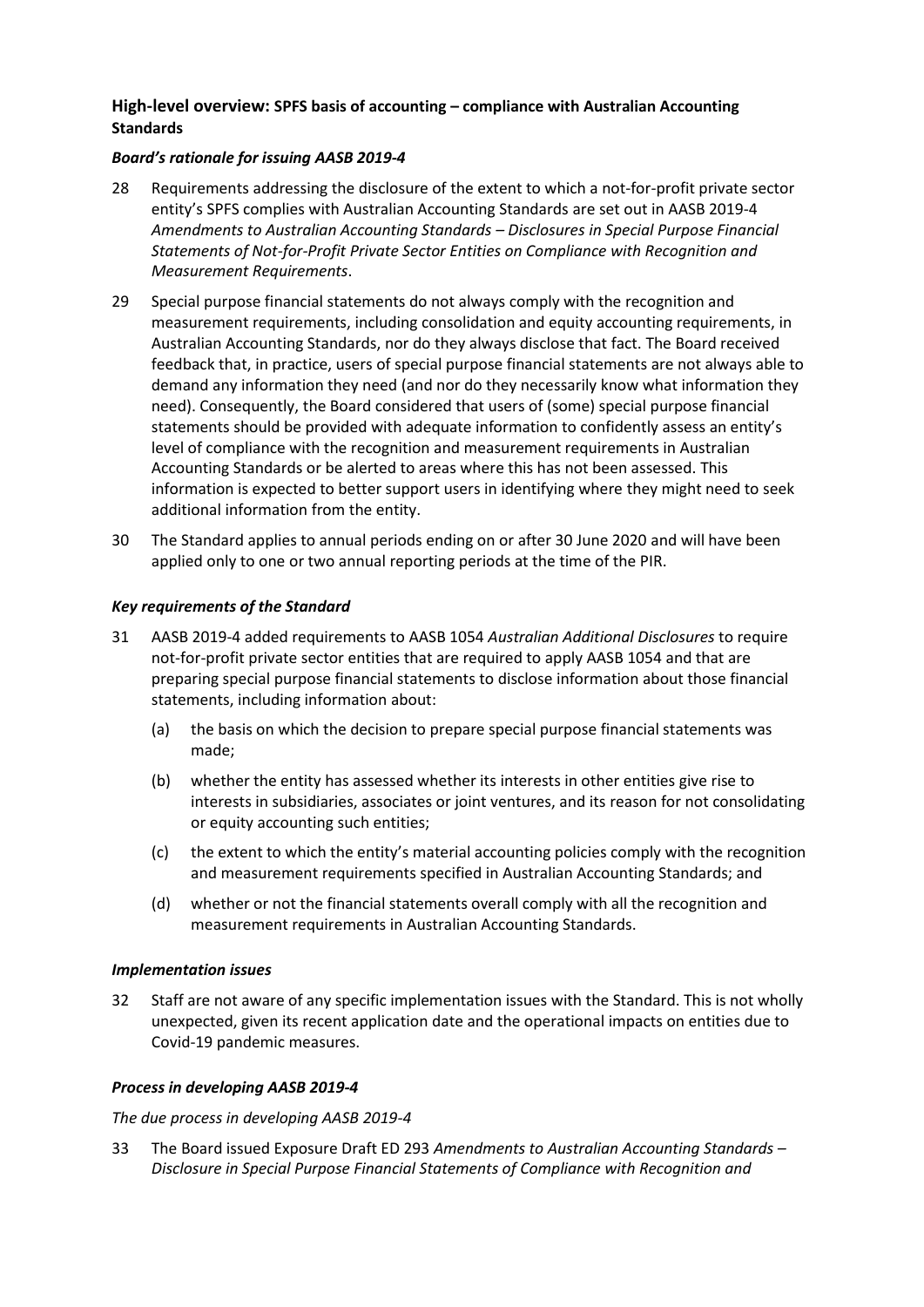*Measurement Requirements* in July 2019 and finalised AASB 2019-4 in November 2019. As part of the public consultation, the Board undertook targeted outreach with key stakeholders, including professional bodies and regulators.

34 The final proposals differed in several ways from those exposed in ED 293. However, further due process was unnecessary because the finalised requirements were less burdensome and had a narrower scope than those originally exposed for public comment.

## *Stakeholder concerns made during the development of AASB 2019-4*

- 35 In finalising ED 293, stakeholders raised concern that the costs of the Board's proposals exposed in ED 293 exceed the benefits of that information. Having regard to stakeholder concerns, the Board decided to finalise some of its proposals in a different manner from that originally proposed. This included permitting an entity to make a "not assessed" assertion regarding its compliance with the recognition and measurement requirements in Australian Accounting Standards. The Board also limited the scope of the finalised proposals to not-forprofit private sector entities only. 4
- <span id="page-5-0"></span>36 Staff note that the finalised proposals were expected to provide users with more transparency about the basis of preparation of the special purpose financial statements. However, the usefulness of the information depends on the entity's approach and resources directed towards describing the extent of its compliance or otherwise with the accounting policies specified by Australian Accounting Standards.

## **Question for Board members**

- Q1 Do Board members have any comments on the:
	- (a) preliminary findings from the literature review; or
	- (b) high-level summaries of AASB 124 and AASB 2019-4?

## **Revised project timeline**

<span id="page-5-1"></span>37 The following table contains the original timeline approved in September 2021 and staff's proposed revised timeline for the Board's consideration.

| <b>Original</b><br>timeline | <b>Staff's proposed</b><br>timeline                                                     | Project milestones based on the PIR process                                                 |  |  |
|-----------------------------|-----------------------------------------------------------------------------------------|---------------------------------------------------------------------------------------------|--|--|
| <b>Planning phase</b>       |                                                                                         |                                                                                             |  |  |
| $Q42021 -$<br>Q2 2022       | April: related party<br>and GPFS topics<br>only<br><b>Board meeting:</b><br>18 May 2022 | Steps 1, 2: Review of original project documentation and collation of<br>identified issues. |  |  |

<sup>4</sup> Notwithstanding the removal of SPFS for certain for-profit private sector entities, as there are some forprofit private sector entities that can continue to prepare SPFS, the Board decided to require them to include disclosures in their financial statements that inform users of the basis upon which they were prepared which includes disclosing information about the material accounting policies applied in the SPFS and the extent of compliance or otherwise of those accounting policies with the recognition, measurement, consolidation and equity accounting requirements in AAS. These proposals were originally outlined in ED 302, with some changes. These requirements are beyond the scope of this PIR.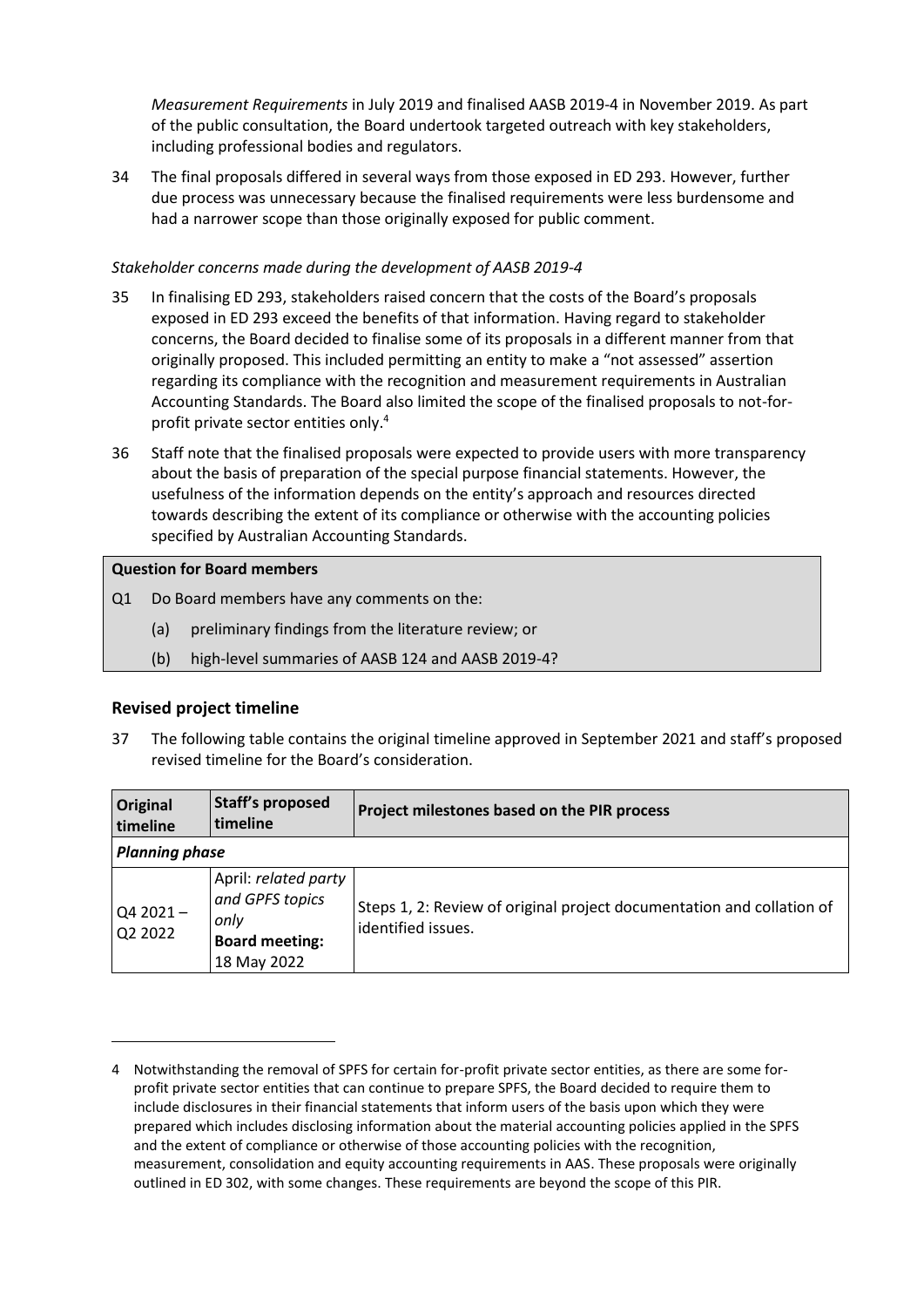| <b>Original</b><br>timeline                    | <b>Staff's proposed</b><br>timeline                                                                           | Project milestones based on the PIR process                                                                                                                                                                                                                                                                                                                                                                                                         |  |  |
|------------------------------------------------|---------------------------------------------------------------------------------------------------------------|-----------------------------------------------------------------------------------------------------------------------------------------------------------------------------------------------------------------------------------------------------------------------------------------------------------------------------------------------------------------------------------------------------------------------------------------------------|--|--|
|                                                | May - June 2022:<br>all remaining<br>topics, except for<br>income<br><b>Board meeting:</b><br>22/23 June 2022 | Steps 1, 2: Review of original project documentation and collation of<br>identified issues.                                                                                                                                                                                                                                                                                                                                                         |  |  |
|                                                | June 2022                                                                                                     | Step 3: Finalise findings from academic research                                                                                                                                                                                                                                                                                                                                                                                                    |  |  |
|                                                | June 2022-<br>September 2022:<br>all topics except for<br>income                                              | Step 4: Seek preliminary feedback from targeted stakeholders (as<br>necessary) and review feedback received <sup>5</sup>                                                                                                                                                                                                                                                                                                                            |  |  |
|                                                | <i>Income</i><br><b>Board meeting:</b><br>3 August 2022                                                       | Steps 1, 2: Review of original project documentation and collation of<br>issues the Board are aware of.                                                                                                                                                                                                                                                                                                                                             |  |  |
|                                                | <b>Board meeting:</b><br>21/22 September<br>2022                                                              | Steps 5, 6: Prioritise issues obtained in the planning phase to<br>determine the scope of the consultation document and discuss<br>steps 1-5 (as necessary) with the Board before developing the<br>consultation document.                                                                                                                                                                                                                          |  |  |
|                                                |                                                                                                               | Staff note that prior to the September 2022 meeting, the Board will<br>have considered steps 1 and 2 for each of the topics covered by the<br>NFP domestic PIRs. Therefore discussion at the September meeting is<br>expected to be limited to providing Board members with an update<br>on any findings from academic and relevant non-academic research,<br>feedback obtained from stakeholders during targeted outreach and<br>any sweep issues. |  |  |
| <b>Outreach phase</b>                          |                                                                                                               |                                                                                                                                                                                                                                                                                                                                                                                                                                                     |  |  |
| $Q22022 -$<br>Q3 2022                          | September 2022 -<br>October 2022                                                                              | Step 7: Draft consultation document.<br>Step 8: Discuss draft consultation document with the Board and<br>approve for issue.                                                                                                                                                                                                                                                                                                                        |  |  |
| Q3 2022                                        |                                                                                                               | Staff intend to ask the Board to approve the consultation document<br>out-of-session either via the full Board or a subcommittee.                                                                                                                                                                                                                                                                                                                   |  |  |
|                                                |                                                                                                               | Staff propose a comment period of approximately 150-days to align<br>with the expected comment period for the Not-for-Profit Private<br>Sector Financial Reporting Framework Tier 3 Discussion Paper.                                                                                                                                                                                                                                               |  |  |
|                                                |                                                                                                               | Comments on this consultation paper are expected to close end of<br>March 2023.                                                                                                                                                                                                                                                                                                                                                                     |  |  |
| $Q32022 -$<br>Q4 2022                          | December 2022 -<br><b>March 2023</b>                                                                          | Step 9: Undertake general and targeted outreach to seek stakeholder<br>feedback on the consultation document.                                                                                                                                                                                                                                                                                                                                       |  |  |
| Consideration of feedback and next steps phase |                                                                                                               |                                                                                                                                                                                                                                                                                                                                                                                                                                                     |  |  |

<sup>5</sup> As staff have previously gathered initial feedback from targeted stakeholders relating to income of not-forprofit entities as part of the Board's narrow-scope project on this topic, no additional targeted outreach is considered necessary.